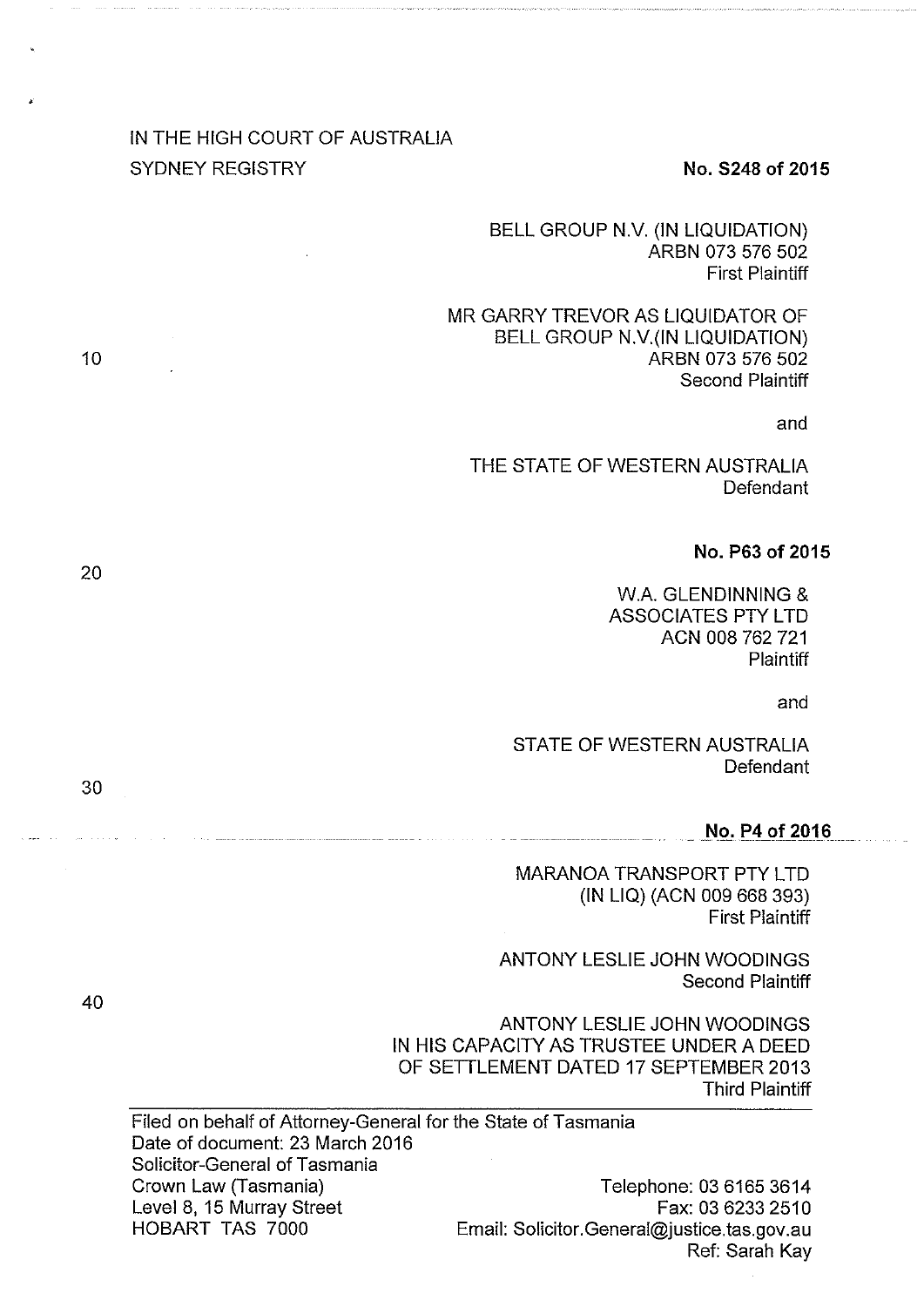and

#### STATE OF WESTERN AUSTRALIA First Defendant

THE BELL GROUP LIMITED (IN LIQ) (ACN 008 666 993) AND THE OTHER COMPANIES NAMED IN SCHEDULE A Second Defendants

20

 $-30-$ 

10

# **ANNOTATED SUBMISSIONS OF THE ATTORNEY-GENERAL OF TASMANIA, INTERVENING**

#### **PART 1: CERTIFICATION**

1. These submissions are in a form suitable for publication on the internet.

#### **PART 11: BASIS OF INTERVENTION**

<u>an an san an an an an an an an an an a</u>

2. The Attorney-General of Tasmania intervenes pursuant to s 78A of the Judiciary Act 1903 (Cth) in support of the State of Western Australia.

### **PART Ill: WHY LEAVE TO INTERVENE SHOULD BE GRANTED**

3. Not Applicable

### **PART IV: APPLICABLE CONSTITUTIONAL AND LEGISLATIVE PROVISIONS**

40 4. The applicable legislative provisions are set out in a separate volume prepared by the parties.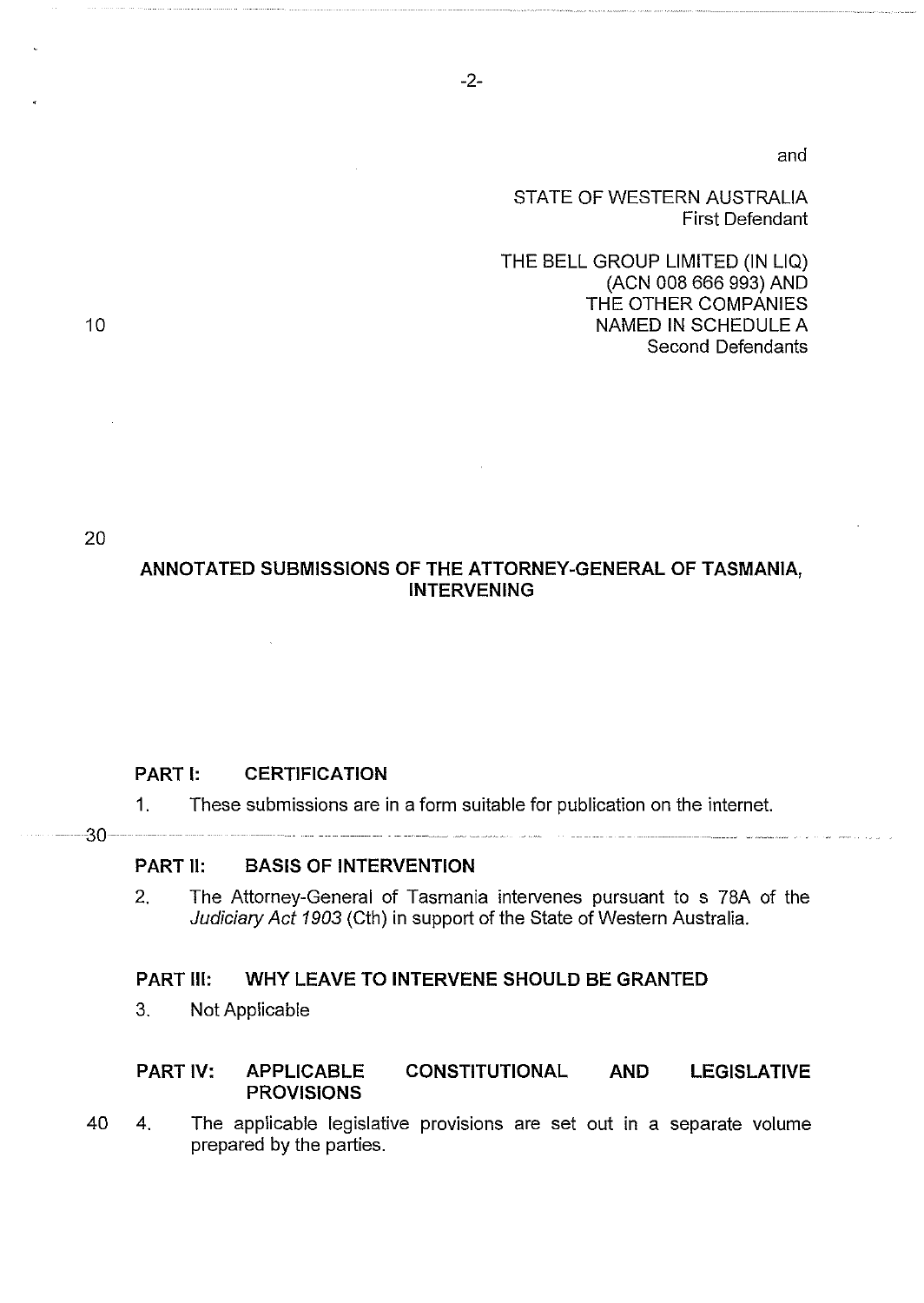#### **PART V: SUBMISSIONS**

- 5. The Attorney-General of Tasmania intervenes under s 78A of the Judiciary Act 1903 (Cth) in the interests of the State of Western Australia as Defendant in each of the proceedings.
- 6. This submission is limited to the issues raised by the parties with respect to the operation of Part 1.1A (and particularly s SF and s SG) of the Corporations Act 2001 (Cth)<sup>1</sup>.
- 7. In that context, Tasmania generally supports the position of Western Australia.
- 10 8. lt is specifically contended that in determining the application of those provisions to the questions raised for determination in these proceedings the provisions ought not be given the narrow interpretation afforded to them by Barrett J in HIH Casualty and General Insurance Ltd. (in lig.) v Building Insurers' Guarantee Corporation [2003] NSWSC 1083; (2003) 202 ALR 610 as suggested by the plaintiffs.
	- 9. In HIH Casualty and General Insurance Ltd. (in liq.), Barrett J interpreted s 5F(2), s 5F(4) and s 5G(11) as imposing territorial limitations on the exclusion of the Corporations Act by the legislative act of a State or Territor $v^2$ .
- 20 10. Rather, it is submitted that the provisions are to be read more broadly according to the purpose and intention of Part 1.1A in accordance with settled principles of statutory construction.

### **Purposive Construction**

- 11. lt is trite to say that whilst an exercise in statutory interpretation must always commence with a consideration of the text, the meaning of the text may require consideration of the context, which includes the general purpose and policy of the provision in question<sup>3</sup>. As Crennan and Bell JJ... noted in Travelex v Commissioner of Taxation (2010) 241 CLR 510 at 531:
	- As observed by this court, the surest guide to legislative intention is the language which has actually been employed in the text of the legislation. A decision on the meaning of the language employed must begin by examining the context, considered in its widest sense, which will include the general purpose and policy of the provision.

30

<sup>&</sup>lt;sup>1</sup> In proceedings P4/2016, see question 3(b) of the Questions Reserved for the Consideration of the Full Court in the Amended Special Case (SCB pg 130); In proceedings P63/2015, see question 3(a)(i)(2) of the Questions Reserved for the Consideration of the Full Court in the Amended Special Case (SCB pgs 137-8); In proceedings 8248/2015, see questions 2 and 3 of the Questions Reserved for the Consideration of the Full Court in the Amended Special Case (SCB pg 192).

<sup>&</sup>lt;sup>2</sup> At [88] and [94].<br><sup>3</sup> Alcan (NT) Alumina Pty Ltd v Commissioner of Territory Revenue (2009) 239 CLR 27 at [4] per French CJ and at [47] per Hayne, Heydon, Crennan and Kiefel JJ; Project Blue Sky Inc v Australian Broadcasting Authority (1998) 194 CLR 355 at [69] per McHugh, Gummow, Kirby and Hayne JJ).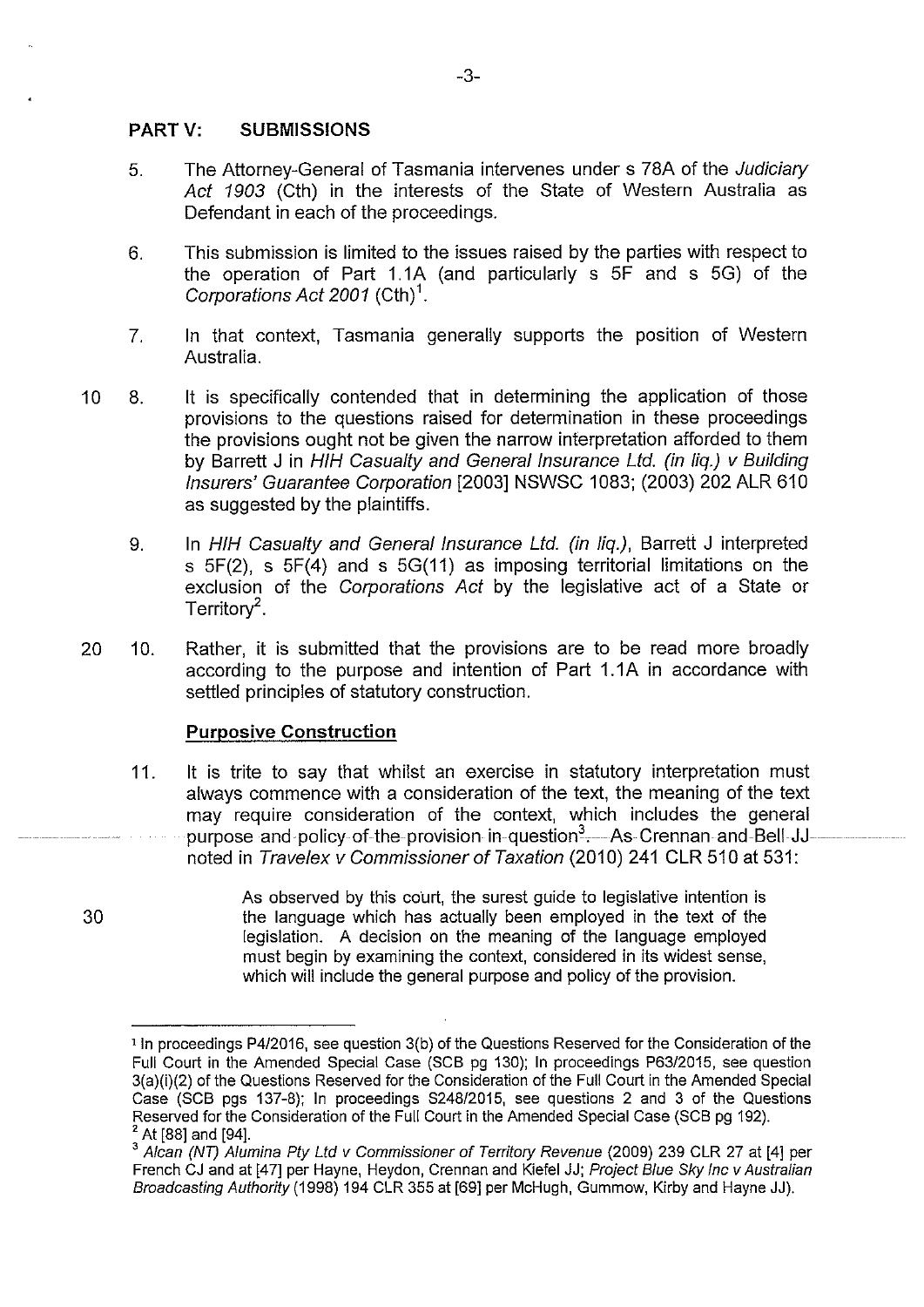- 12. In addition, it is well understood that in interpreting a provision of a Commonwealth Act, a construction that would best achieve the purpose or object of the Act is to be preferred (s 15AA of the Acts Interpretation Act 1901 (Cth)).
- 13. Accordingly, it is submitted that the meanings of s 5F and s 5G are only properly understood in the context of the general purpose and policy of Part 1.1A.
- 14. The plain purpose of Part 1.1A is to reduce the area of potential conflict between State laws and the Corporations Act<sup>4</sup>.
- 10 15. Making legislative provision for the avoidance of conflict between State laws and the national corporations regime was nothing new at the time when the States made their text based referrals to the Parliament of the Commonwealth for the purposes of enacting the Corporations Act 2001. Provisions of that nature were already in place to deal with potential inconsistencies under the national cooperative scheme legislation<sup>5</sup>.
- 16. The replacement of the cooperative scheme **in** response to the High Court's findings as to its constitutional validity<sup>6</sup> sought to preserve the status quo as far as possible. The intention, it is submitted, was to bring constitutional validity to the national scheme, not to **(in** relevant terms) give effect to any 20 new policy to deal with inconsistent State legislation.
	- 17. The point of difference is that any inconsistency was previously a matter dealt with at the State level given the status of the Corporations Law as a State law. In particular, inconsistency was dealt with under the State Acts which gave effect to the national cooperative scheme<sup>7</sup> by allowing, another Act to amend, repeal or alter the effect or operation of the State Act so long as that later Act expressly provided for that to occur<sup>8</sup>. Such powers did not operate as a limitation on the legislative power of a State, including a State's ability to legislate with extra-territorial effect.
- 18. The referral of powers by the States to the Commonwealth Parliament and 30 the resulting enactment of the Corporations Act to replace the national cooperative scheme was not, **in** our submission, intended to alter the ability of State Parliaments to legislate to opt out of the operation of the national scheme (as now effected by the Corporations Act and the State referral legislation<sup>9</sup>). In our submission, the purpose of Part 1.1A was to ensure

<sup>4</sup>Loo v DPP (Vie) (2005) 12 VR 665; [2005] VSCA 161 at [5], [24].

<sup>&</sup>lt;sup>5</sup> Consisting of the adoption of the Corporations Law as set out in s 82 of the Corporations Act 1989 (Cth) by the States and the Northern Territory - in the case of Western Australia by the Corporations (Western Australia) Act 1990 (WA) and by equivalent legislation in the other iurisdictions.

Re Wakim; Ex parte McNal/y (1999) 198 CLR 511; R v Hughes (2000) 202 CLR 535.

<sup>&</sup>lt;sup>7</sup> Including the Corporations (Western Australia) Act 1990 and the Corporations (Tasmania) Act 1990 as in effect until the commencement of the Corporations (Commonwealth Powers) Act 2001 in each of the States.

See, for instance, s 5 Corporations Act (Western Australia) 1990; Loo v DPP (Vic) at [5].

<sup>&</sup>lt;sup>9</sup> Section 3(1)(b) and (2) Corporations Act and the Corporations (Commonwealth Powers) Act 2001 of each of the States and Commonwealth.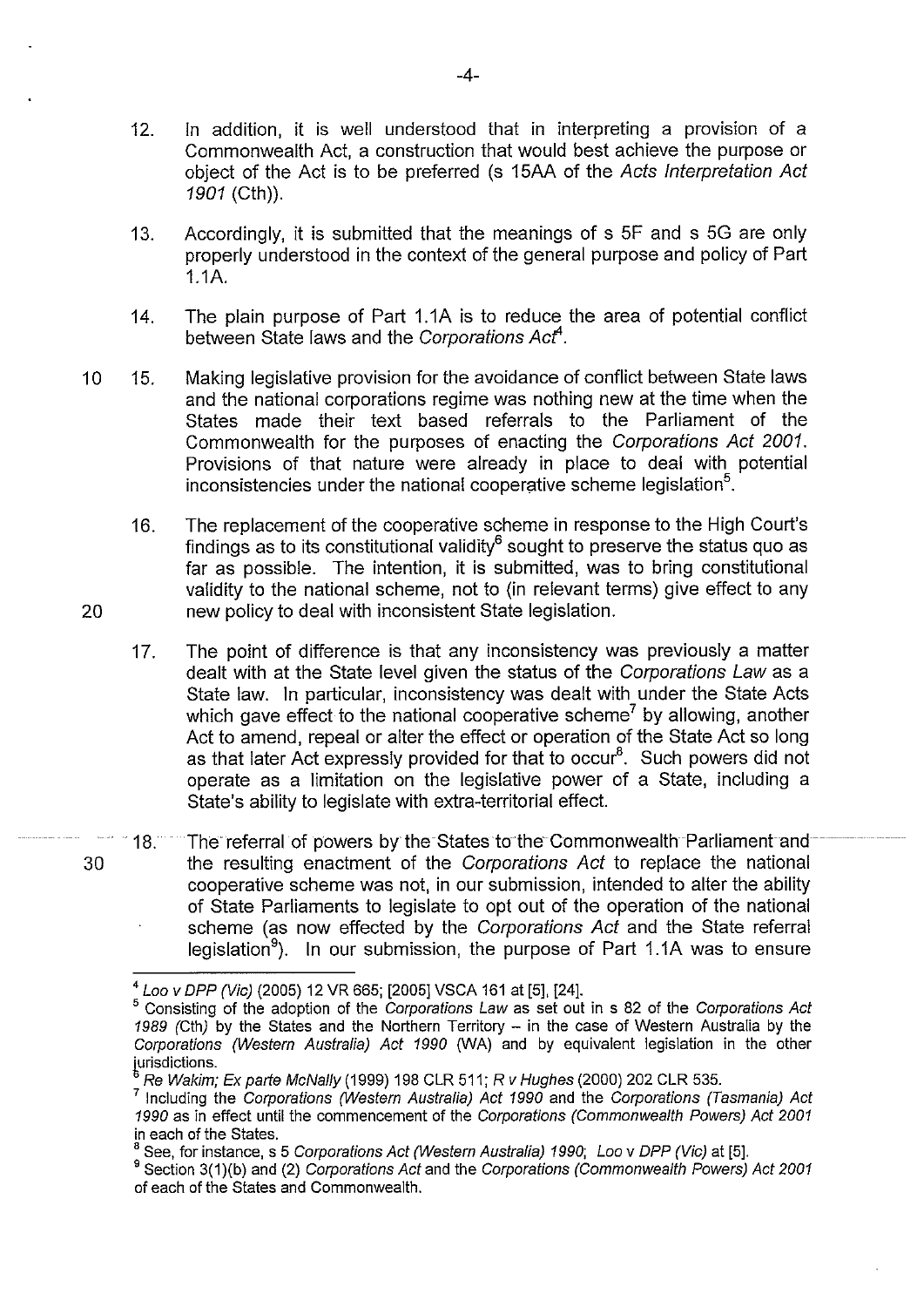that the States retained their rights to enact inconsistent laws into the future.

- 19. The words "does not apply in the State or Territory" in s 5F(4) (and, similarly, the references to "in the/a State or Territory" in s s5F(2) and s 5G(11)) should be understood against that background. When so understood, those words do nothing more than provide a nexus between the relevant State or Territory and the exclusion of the Corporations legislation. Thus, it is submitted that so far as a law of a State or Territory operated with extra-territorial effect, s 5F(4) preserves that effect.
- 10 20. The purpose of Part 1.1A is not served by imposing a restrictive and literal interpretation upon its provisions which operates in effect to limit the plenary powers of a State to legislate, including with extra-territorial effect.
	- 21. To suggest that only those limited aspects of the Corporations legislation which possess a truly territorial quality are capable of being displaced or excluded<sup>10</sup> undermines the very purpose of Part 1.1A.

### **Operation of s 5F and s 5G in regards to extra-territorial matters**

- 22. If s 5F and s 5G operate as we say Parliament intended, ultimately no question of inconsistency arises because the Commonwealth law accommodates the operation of relevant State laws and so the State laws 20 cannot therefore be said to alter, impair or detract from the operation of the Commonwealth Act<sup>11</sup>.
	- *23.* We do not go so far as to argue that by declaring a matter to be an excluded or displaced matter for the purposes of s 5F or s 5G, the Corporations legislation, as a general rule, thereby ceases to apply in all other States and Territories in relation to the particular subject matter.
	- 24. In general, it may be accepted that, if, by operation of s 5F or s 5G, the Corporations legislation does not apply in one State or Territory in relation to the excluded matter, the Corporations legislation will nevertheless continue to operate in other jurisdictions according to its terms.
- 30 25. However, it is anticipated that a State will legislate in the gap left by the exclusion effected in accordance with s 5F or a displacement under s 5G. lt will do so in accordance with its plenary powers to make laws for the peace, order and good government of the State (s 2(2) of the Australia Act 1986 (Cth)). There is no apparent legal reason why the State could not so legislate with extra-territorial effect (s 2(1) of the Australia Act) in relation to the particular subject matter, provided that there is a real connection between the State and the subject matter.

-5-

 $10$  See, for instance, the Plaintiff's submission in S248/2015 at [95] -[96].

<sup>&</sup>lt;sup>11</sup> Victoria v Commonwealth (1937) 58 CLR 618 at 630 per Dixon J; HIH Casualty and General Insurance Ltd. (in liq.) at [80].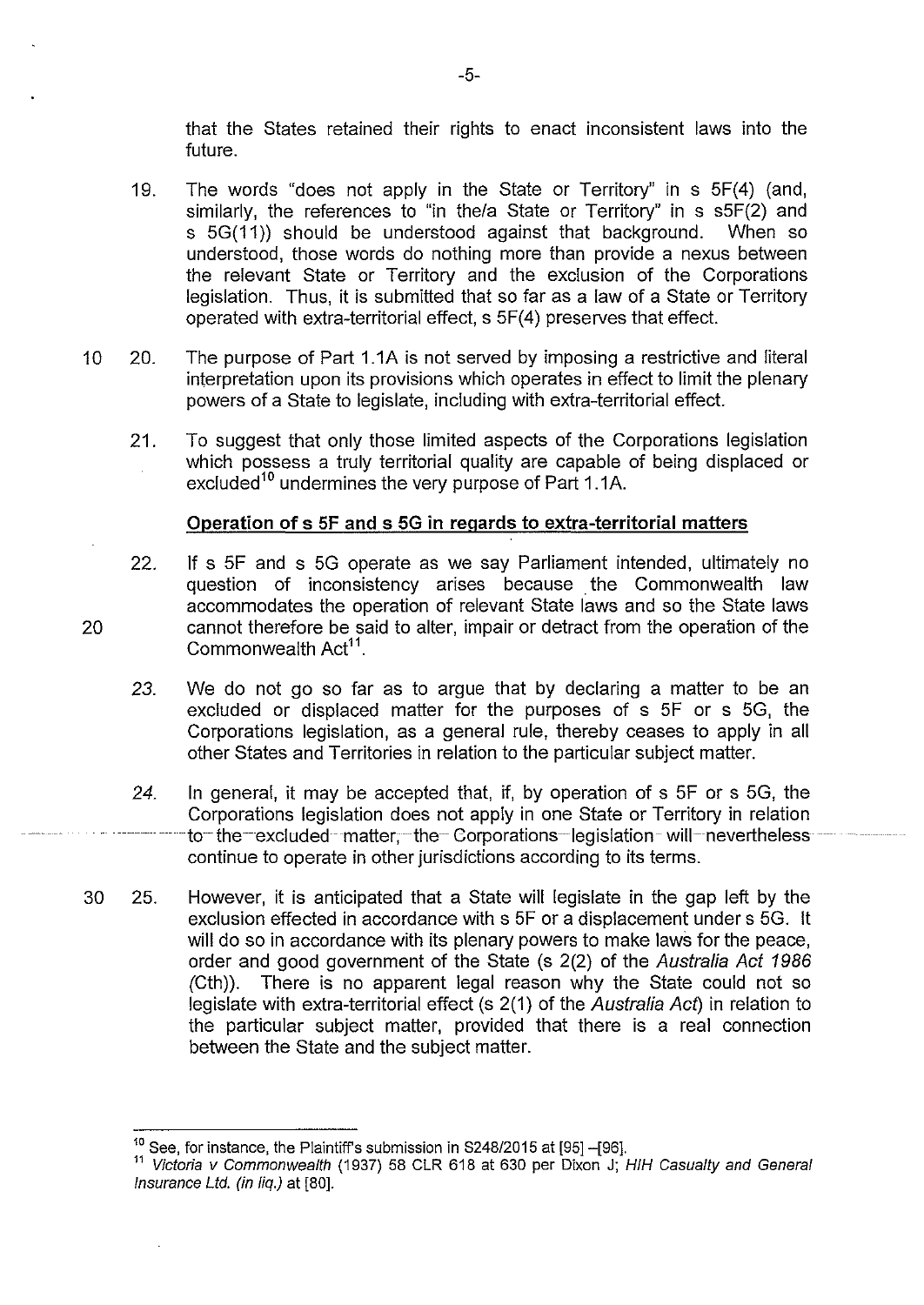26. As Gaudron, Gummow and Hayne JJ wrote in Mobil Oil Australia Pty Ltd v Victoria (2002) 211 CLR 1: [2002] HCA 27 at [48]<sup>12</sup>:

lt is clear that legislation of a State parliament "should be held valid if there is any real connection  $-$  even a remote or general connection - between the subject matter of the legislation and the State". This proposition has now twice been adopted in unanimous judgments of the Court and should be regarded as settled. That is not to say, however, that there may not remain some questions first, about what is meant in a particular case by "real connection" and, secondly, 10 about the resolution of conflict if two States make inconsistent laws.

- 27. Thus, it is submitted, the exclusion or displacement of the Corporations legislation (under s 5F or s 5G) "in the State" simply facilitates the passing of laws by the Parliament of that State, including with extra-territorial operation (provided that a proper nexus exists between the provisions and the State).
- 28. There is no requirement for the Corporations legislation provisions themselves to have a distinct and separate territorial operation in order for s 5F or s 5G to operate to exclude or displace such provisions. The only territorial nexus required, in our submission, is that which underpins the 20 plenary powers of the legislature of the State to legislate for the peace, order and good government of the State.

#### **The narrow approach and plenary power**

- 29. It is submitted that Barrett J in HIH Casualty and General Insurance Ltd. (in liq.) v Building Insurers' Guarantee Corporation took too narrow a view of s 5F and s 5G by placing restrictions upon the words "in a State or Territory" in such a way as to require that the excluded subject matter or displaced provision have a territorial quality.
- 30. He opined at [88] that the corollary to the effect of s 5F(2) and (4), was that "such application as the Corporations Act has to or in relation to the particular matter that cannot be classified as application "in" the State or Territory is not negated".
- 31. With respect, it is submitted that in doing so, Barrett J improperly interpreted the provisions so as to limit the plenary powers of a State to legislate for the peace, order and good government of the State (including with extra-territorial effect) in the legislative sphere the State had opened up for itself by making a declaration in accordance with s 5F or s 5G. In our submission, there is no basis for limiting the meaning of s 5F and s 5G so that they only function to remove the operation of the Corporations legislation where the provisions of the Corporations legislation have a 40 territorial impact.

30

<sup>&</sup>lt;sup>12</sup> See also Union Steamship Co of Australia Pty Ltd v King (1988) 166 CLR 1 at 14; Lipohar v R (1999) 200 CLR 485 at 534-535 [123] per Gaudron, Gummow and Hayne JJ.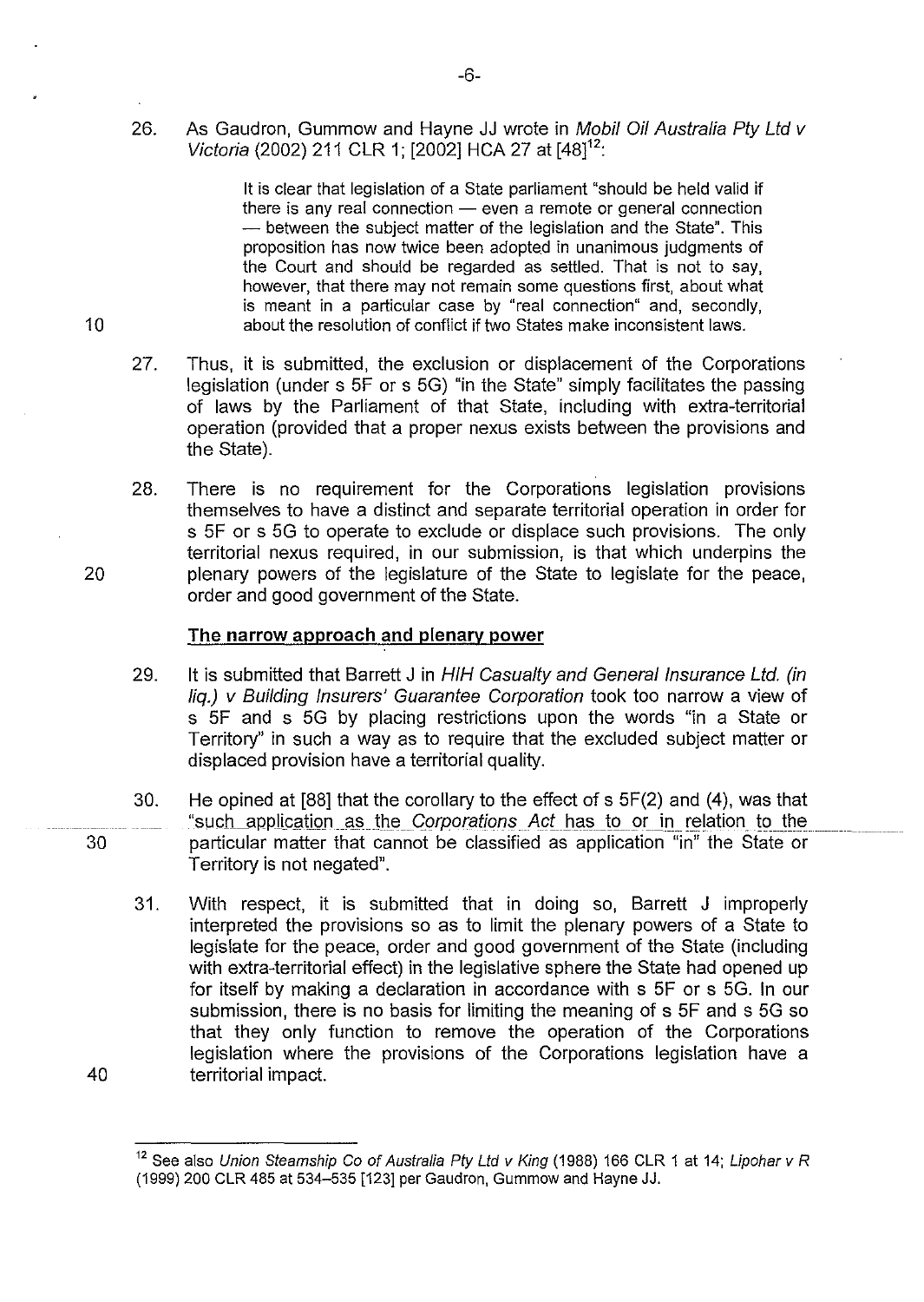- 32. In light of the legislative history discussed above, the words "in a State" in s SF and s SG should not be understood as imposing a limitation on State legislative power. Rather, it is submitted that they provide a means by which a State is able to pave the way for the exercise of its own legislative powers in relation to the subject matter. The State's legislative powers in those circumstances are not, it is submitted, subject to any ongoing limitation imposed by the Corporations Act but are available as fully as they might otherwise have been absent a referral of power to the Commonwealth Parliament in respect of that subject matter (and this 10 necessarily includes a power to make laws with extra-territorial operation in relation to that subject matter if a real connection exists between the subject matter of the legislation and the State).
	- 33. The right of a State to legislate extra-territorially in relation to the matters so excluded or covered by the provisions so displaced is not cut down by s SF or s SG.
	- 34. The reference to "in a State or Territory" in s SF and s SG does no more than make the exclusion or displacement referable to the particular State which has made the declaration as distinct from other States and Territories.
- 20 3S. lt follows that it is a matter for the State to determine, through the exercise of its legislative powers, whether its laws are to have extra-territorial operation. lt is not a function of the Corporations Act to determine whether the State's laws should operate with extra-territorial operation. We submit that the Corporations Act does not seek to do so but merely operates to remove the application of that Act in that State, thereby allowing the State Parliament the room to legislate in the gap. lt is silent on the question whether the application of the Corporations Act in other jurisdictions may be impacted and does not seek, by its own terms, to broaden the ambit of the exclusion or displacement. If it did, its consequences may well be 30 inadvertent. For instance, if the Corporations Act provided that the Corporations\_legislation\_provisions\_did\_not\_apply\_"in\_relation\_to\_the\_State" it may well have broader and unintended implications in that the Corporations Act may well have operated to automatically disengage the Corporations legislation in other jurisdictions in circumstances in which it was simply unwarranted or unnecessary for the purposes of the State Act.

# **Choice of laws**

- 36. Assuming that the provisions of the Corporations legislation do not require a distinct and separate territorial operation in order to be excluded or displaced under s SF or s SG, such provisions may be excluded or 40 displaced within the jurisdictional boundaries of the legislating State and, so far as the legislative competence of that State permits, outside that State.
	- 37. lt is accepted that the exclusion or displacement of provisions outside the State may give rise to choice of law issues.

-7-